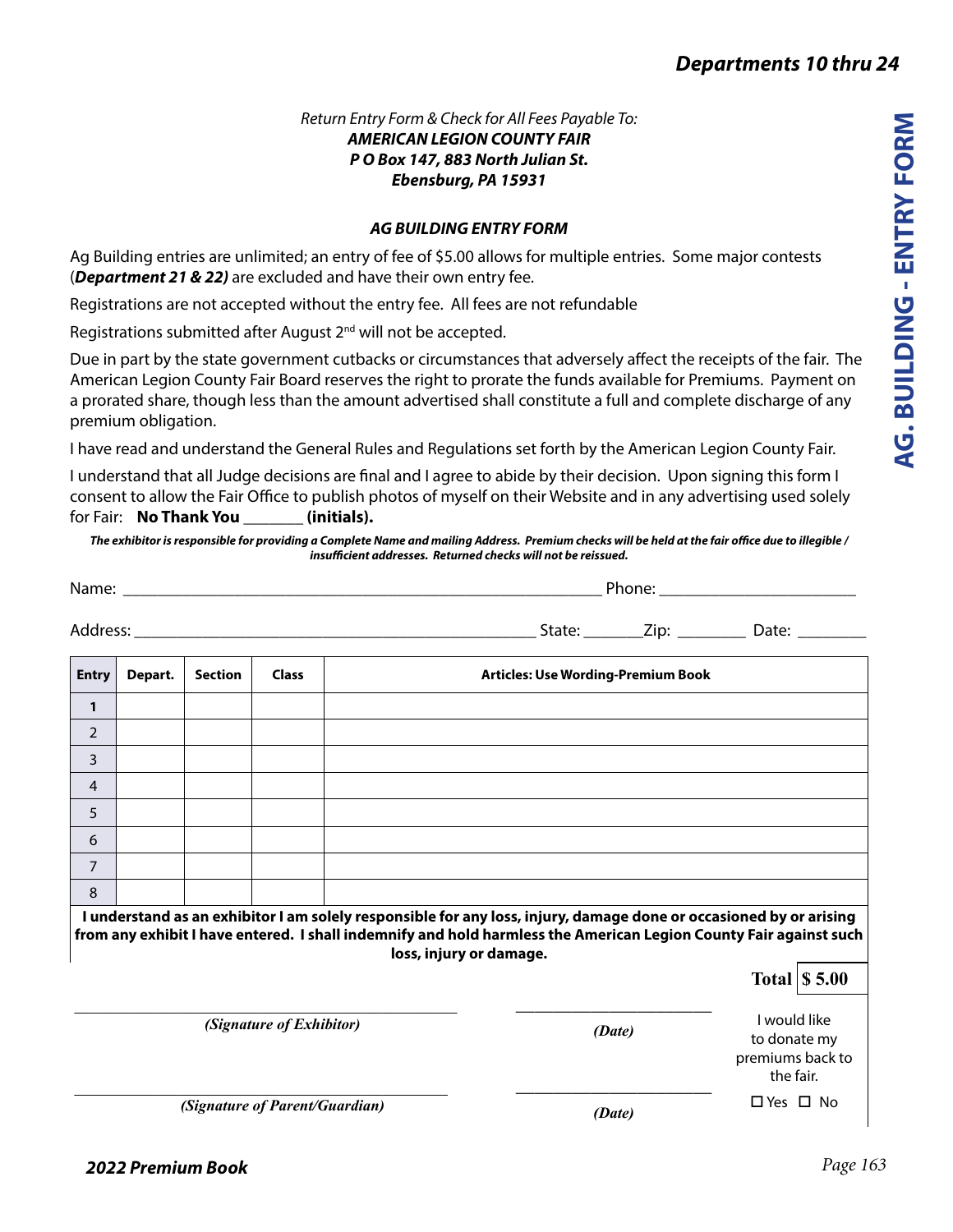# *Departments 10 thru 24*

| <b>Entry</b>     | Depart. | Section | Class | Articles: Use Wording-Premium Book |
|------------------|---------|---------|-------|------------------------------------|
| $\boldsymbol{9}$ |         |         |       |                                    |
| $10$             |         |         |       |                                    |
| $11$             |         |         |       |                                    |
| $12\,$           |         |         |       |                                    |
| $13$             |         |         |       |                                    |
| 14               |         |         |       |                                    |
| $15\,$           |         |         |       |                                    |
| $16$             |         |         |       |                                    |
| $17\,$           |         |         |       |                                    |
| $18$             |         |         |       |                                    |
| 19               |         |         |       |                                    |
| ${\bf 20}$       |         |         |       |                                    |
| ${\bf 21}$       |         |         |       |                                    |
| $\bf{22}$        |         |         |       |                                    |
| $23$             |         |         |       |                                    |
| ${\bf 24}$       |         |         |       |                                    |
| ${\bf 25}$       |         |         |       |                                    |
| ${\bf 26}$       |         |         |       |                                    |
| $\bf 27$         |         |         |       |                                    |
| ${\bf 28}$       |         |         |       |                                    |
| 29               |         |         |       |                                    |
| $\bf{30}$        |         |         |       |                                    |
| 31               |         |         |       |                                    |
| 32               |         |         |       |                                    |
| $33$             |         |         |       |                                    |
| 34               |         |         |       |                                    |
| 35               |         |         |       |                                    |
| $36$             |         |         |       |                                    |
| 37               |         |         |       |                                    |
| 38               |         |         |       |                                    |
| 39               |         |         |       |                                    |
| ${\bf 40}$       |         |         |       |                                    |
| 41               |         |         |       |                                    |
| $\bf 42$         |         |         |       |                                    |
| 43               |         |         |       |                                    |
| 44               |         |         |       |                                    |
| $\bf 45$         |         |         |       |                                    |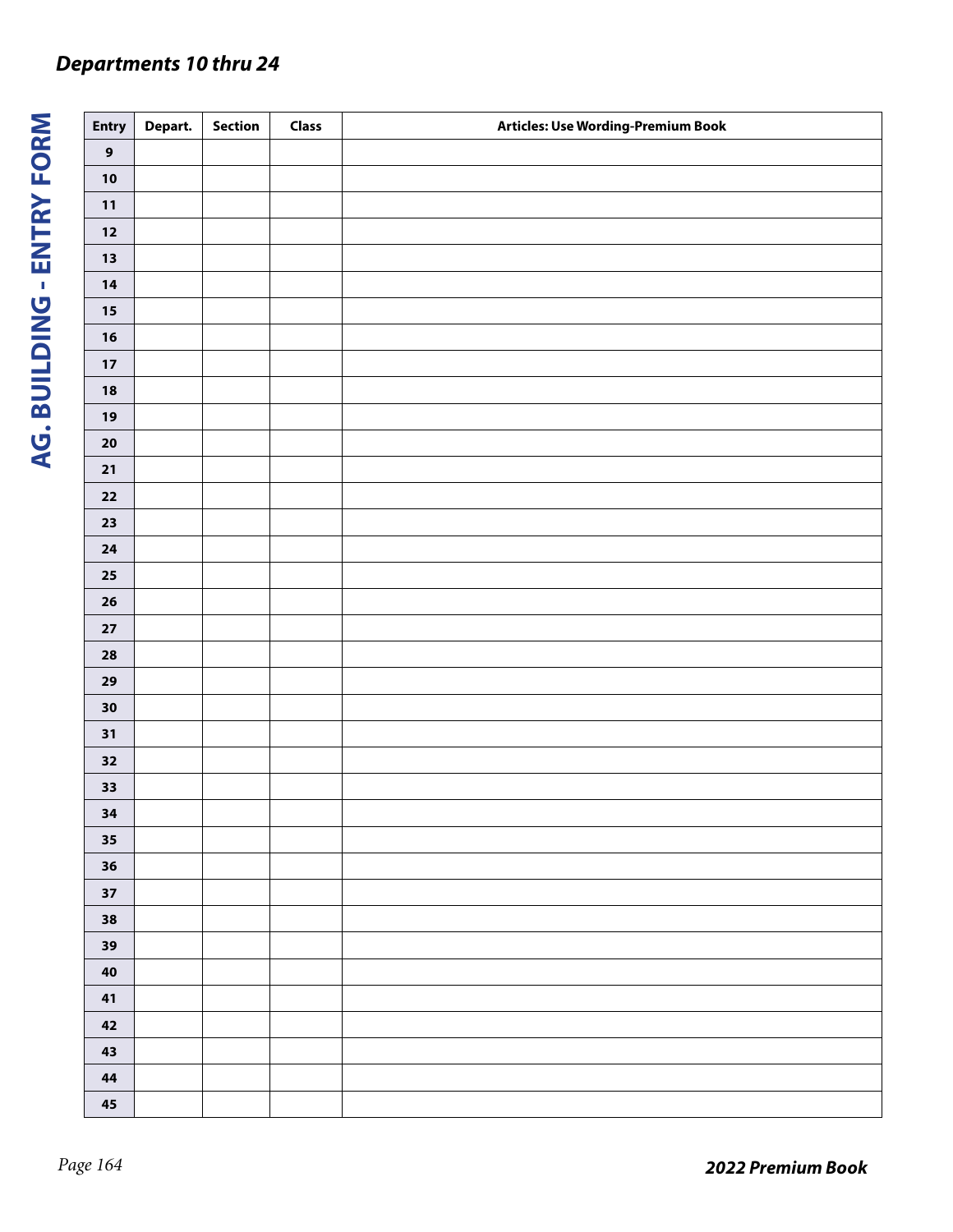# *Departments 10 thru 24*

| <b>Entry</b> | Depart. | Section | <b>Class</b> | Articles: Use Wording-Premium Book |
|--------------|---------|---------|--------------|------------------------------------|
| 46           |         |         |              |                                    |
| $\bf 47$     |         |         |              |                                    |
| 48           |         |         |              |                                    |
| 49           |         |         |              |                                    |
| 50           |         |         |              |                                    |
| 51           |         |         |              |                                    |
| ${\bf 52}$   |         |         |              |                                    |
| 53           |         |         |              |                                    |
| ${\bf 54}$   |         |         |              |                                    |
| 55           |         |         |              |                                    |
| 56           |         |         |              |                                    |
| ${\bf 57}$   |         |         |              |                                    |
| 58           |         |         |              |                                    |
| 59           |         |         |              |                                    |
| 60           |         |         |              |                                    |
| 61           |         |         |              |                                    |
| 62           |         |         |              |                                    |
| 63           |         |         |              |                                    |
| 64           |         |         |              |                                    |
| 65           |         |         |              |                                    |
| 66           |         |         |              |                                    |
| 67           |         |         |              |                                    |
| 68           |         |         |              |                                    |
| 69           |         |         |              |                                    |
| ${\bf 70}$   |         |         |              |                                    |
| 71           |         |         |              |                                    |
| 72           |         |         |              |                                    |
| $73\,$       |         |         |              |                                    |
| ${\bf 74}$   |         |         |              |                                    |
| 75           |         |         |              |                                    |
| 76           |         |         |              |                                    |
| ${\bf 77}$   |         |         |              |                                    |
| ${\bf 78}$   |         |         |              |                                    |
| 79           |         |         |              |                                    |
| 80           |         |         |              |                                    |
| 81           |         |         |              |                                    |
| 82           |         |         |              |                                    |